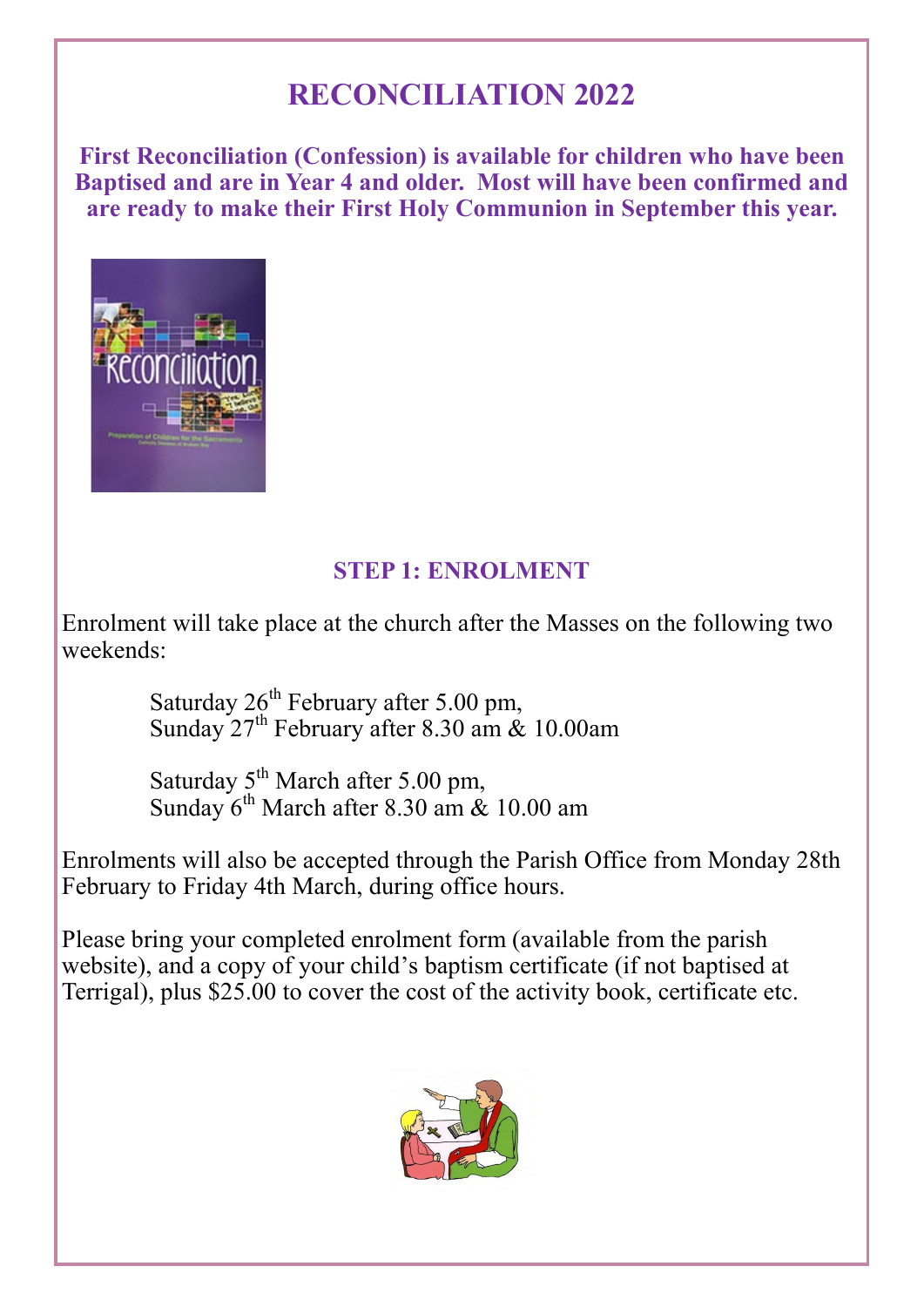## **STEP 2: INPUT SESSION FOR PARENTS**

This session will be held in the church at on **Thursday 10th March** at 7.00pm. Please arrive by 6.45pm so we can distribute the resources. We aim to make this a relaxed, spiritual, informative evening. We will finish by 8.00pm.

It is essential that at least one parent comes to this session. If there is some serious reason you are unable to attend, please let Fr Vince or Janette know through the Parish Office.

#### **STEP 3: PARENT & CHILD PREPARATION SUPPORT CLASS**

This class will be held in the church on Saturday  $26<sup>th</sup>$  March at 3.30pm. The class is be the main support for your child. One parent must attend with the child receiving the sacrament. Please bring your child's activity book with you. We will finish in time for the parish Mass at 5.00pm.

## **STEP 4: PARISH PRESENTATIONS**

Children making the First Reconciliation will be presented to the Parish at all the Masses over this weekend. Mass times are Saturday  $26<sup>th</sup>$  March at 5.00pm, and Sunday  $27<sup>th</sup>$  March at 7am, 8.30am & 10.00am.

The Presentation is explained on pages 36 and 69 of the activity book.